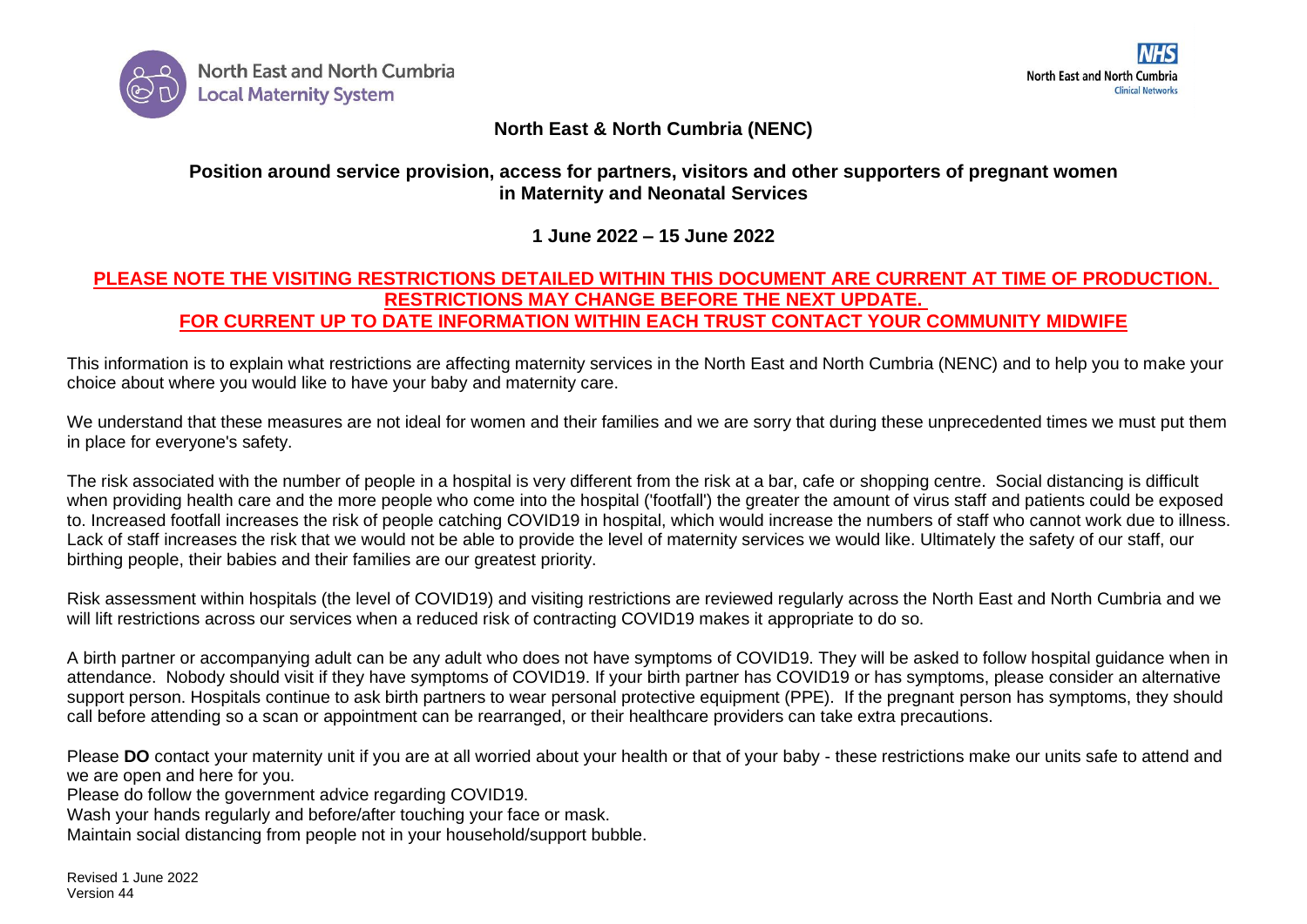

 $\overline{\phantom{a}}$ Wear a mask over your nose and mouth. North East and North Cumbria **Clinical Networks** 

NB: In exceptional, extenuating circumstances or cases of specific clinical need, a bespoke visiting/accompanying plan may be put in place, please discuss with your maternity team i.e. if you require a translator, bespoke emotional or physical support.

## **Rationale**

What we can offer may depend on our staffing levels, how many babies are being born each month and whether more people are needing more complicated care or longer stays in hospital.

Restrictions to visiting across maternity are under constant review depending upon local restrictions.

There are particular challenges to maintain social distancing with regard to restricted environmental space in the waiting areas and the large number of women who are seen daily within any hospital environment. Each hospital has a different layout which is why there are different measures in place across the region, some units have a larger waiting area or SCBU than other units and the restrictions are in line with the ability to keep families and staff safe by adhering to social distancing regulations. For example, scan appointments – the waiting rooms may not be large enough to facilitate a partner at all scans due to social distancing regulations. To space out the scan appointments to allow fewer people in the waiting room at any one time would reduce scanning capacity and ability to deliver scans in accordance with SBLCB V2 (Saving Babies Lives Care bundle V2).

To reduce the footfall into the hospital, visiting restrictions may still be in place, except for exceptional, extenuating circumstances or cases of specific clinical need or for those in established labour\*/giving birth. Transmission of the infection can be caused by contamination of surfaces and therefore restrictions help to reduce the number of people attending the hospital to maximise the potential to reduce transmission rates.

The decision to introduce these measures is made after much deliberation of the facts and revised on a daily basis. Labour rooms are single rooms so able to accommodate one birthing partner. The space available differs within each provider trust, therefore, check with your midwife regarding number of birth partners that can accompany you. Some rooms are not big enough to support social distancing for two birthing partners to attend. This may also apply in the postnatal wards whereby there may be bays with more than one bed in or single rooms accommodating only one partner. Also, Special Care Baby Unit visiting restrictions apply in some units to enable social distancing between cots, a limited number of people in attendance keeps staff, families and their babies safe.

\* Established Labour is when your midwife sees that your contractions are becoming longer than a few seconds, are more intense/painful and occur at regular intervals, less than a few minutes apart. A vaginal examination may confirm that your cervix has dilated to 4cm or more, consent will be requested to undertake a vaginal examination by the midwife. Some women prefer not to have a vaginal examination so please discuss your preferences with the midwives to ensure you receive the personalised care you require.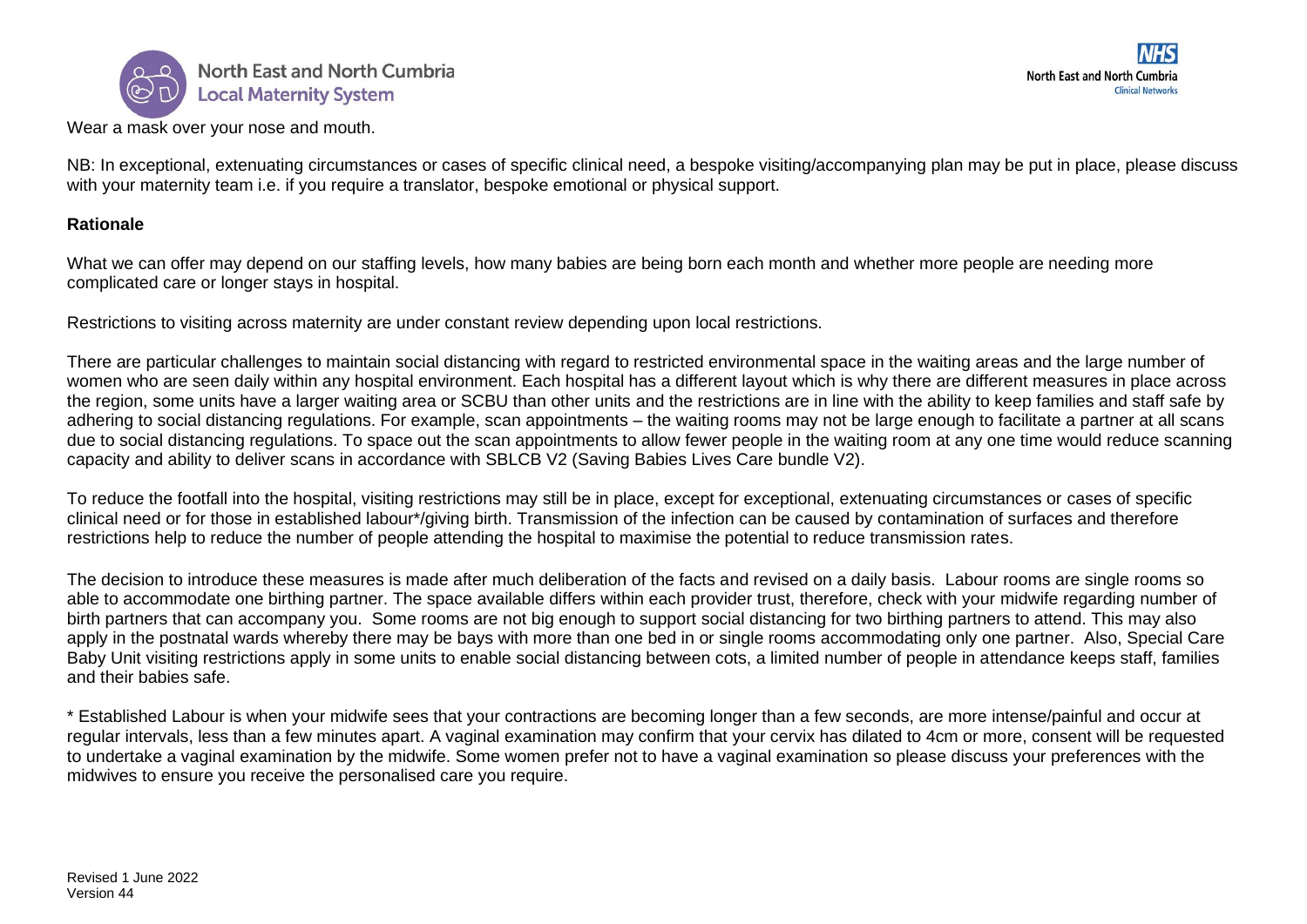

| <b>Trust</b>                | <b>Scanning</b><br><b>Appointment</b> | <b>Antenatal</b><br>appointment | <b>Induction of</b><br>labour | Labour          | <b>Waterbirth</b><br>and MLU<br>provision | <b>Postnatal</b><br>Inpatient | <b>Special Care</b><br><b>Baby Unit</b><br>(SCBU) |
|-----------------------------|---------------------------------------|---------------------------------|-------------------------------|-----------------|-------------------------------------------|-------------------------------|---------------------------------------------------|
| <b>Newcastle RVI</b>        | Partners may                          | Partners may                    | Partners may                  | Two birth       | Two birth                                 | Your birthing                 | Access is                                         |
|                             | attend all                            | attend all                      | attend with                   | partners may    | partners may                              | partner is                    | available for                                     |
| <b>Maternity Assessment</b> | scans.                                | antenatal                       | women for IOL.                | stay throughout | stay throughout                           | welcome to                    | both parents                                      |
| Unit                        |                                       | appointments.                   |                               | the labour and  | the labour and                            | visit 8am-8pm                 | together.                                         |
| 0191 282 5748               | Lateral flow                          |                                 | A second birth                | birth and until | birth and until                           | on the                        | Parents are                                       |
|                             | testing is                            | <b>Lateral flow</b>             | partner is                    | the woman       | the woman                                 | Postnatal                     | encouraged to                                     |
| Labour Line                 | encouraged                            | testing is                      | welcomed                      | moves to the    | moves to the                              | <b>Inpatient Ward</b>         | perform daily                                     |
| 0191 282 6363               | prior to all                          | encouraged                      | when the                      | Postnatal       | Postnatal                                 | with a second                 | lateral flow                                      |
|                             | scans,                                | prior to all                    | woman is                      | Ward.           | Ward. For                                 | adult and your                | tests if                                          |
|                             | appointments                          | scans,                          | transferred to a              |                 | women being                               | children are                  | possible.                                         |
|                             | and                                   | appointments                    | delivery room.                | Lateral flow    | discharged                                | welcome to                    |                                                   |
|                             | admissions for                        | and                             |                               | testing is      | directly from                             | visit between                 | A parent with a                                   |
|                             | all antenatal                         | admissions for                  | Lateral flow                  | encouraged      | the MLU one                               | 10am-12noon                   | positive PCR/                                     |
|                             | and postnatal                         | all antenatal                   | testing is                    | prior to all    | birth partner                             | and 3pm-5pm                   | lateral flow test                                 |
|                             | care for all                          | and postnatal                   | encouraged                    | scans,          | can stay                                  | via a                         | must self-                                        |
|                             | pregnant                              | care for all                    | prior to all                  | appointments    | postnatally until                         | scheduled                     | isolate for 10                                    |
|                             | people and                            | pregnant                        | scans,                        | and             | discharge.                                | arrangement.                  | days or have                                      |
|                             | their support                         | people and                      | appointments                  | admissions for  |                                           |                               | two                                               |
|                             | person.                               | their support                   | and                           | all antenatal   | Lateral flow                              | Lateral flow                  | consecutive                                       |
|                             |                                       | person.                         | admissions for                | and postnatal   | testing is                                | testing is                    | negative daily                                    |
|                             |                                       |                                 | all antenatal                 | care for all    | encouraged                                | encouraged                    | lateral flows                                     |
|                             |                                       |                                 | and postnatal                 | pregnant        | prior to all                              | prior to all                  | from day 5 of                                     |
|                             |                                       |                                 | care for all                  | people and      | scans,                                    | scans,                        | isolation.                                        |
|                             |                                       |                                 | pregnant                      | their support   | appointments                              | appointments                  | During the                                        |
|                             |                                       |                                 | people and                    | person.         | and                                       | and                           | period of                                         |
|                             |                                       |                                 | their support                 |                 | admissions for                            | admissions for                | isolation, they                                   |
|                             |                                       |                                 | person.                       | A Lumeira       | all antenatal                             | all antenatal                 | cannot attend                                     |
|                             |                                       |                                 |                               | (rapid result)  | and postnatal                             | and postnatal                 | the Unit. If                                      |
|                             |                                       |                                 | A Lumeira                     | test will be    | care for all                              | care for all                  | both parents                                      |
|                             |                                       |                                 | (rapid result)                | performed on    | pregnant                                  | pregnant                      | are isolating,                                    |
|                             |                                       |                                 | test will be                  | all             | people and                                | people and                    | they can                                          |
|                             |                                       |                                 | performed on                  | asymptomatic    | their support                             | their support                 | nominate a                                        |
|                             |                                       |                                 | all                           | women on        | person.                                   | person.                       | designated                                        |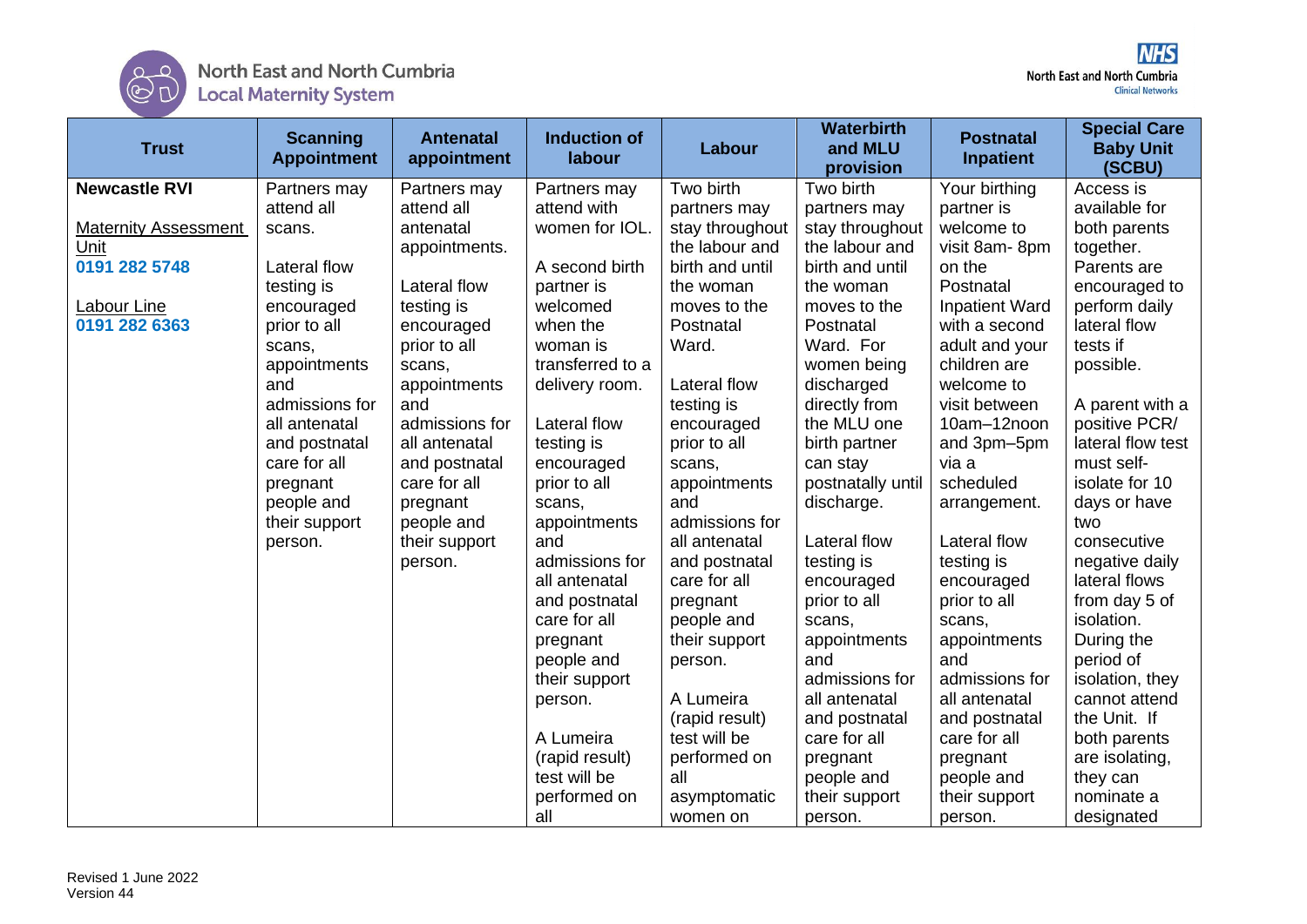

| <b>Trust</b>                                                                                                                                                                   | <b>Scanning</b><br><b>Appointment</b>                                                                                                                          | <b>Antenatal</b><br>appointment                                                                                                                                           | <b>Induction of</b><br>labour                                                                                                                                                               | Labour                                                                                                                                                                                       | <b>Waterbirth</b><br>and MLU<br>provision                                                                                                                                                                                                      | <b>Postnatal</b><br><b>Inpatient</b>                                                                                                                                        | <b>Special Care</b><br><b>Baby Unit</b><br>(SCBU)                                                                                                                                      |
|--------------------------------------------------------------------------------------------------------------------------------------------------------------------------------|----------------------------------------------------------------------------------------------------------------------------------------------------------------|---------------------------------------------------------------------------------------------------------------------------------------------------------------------------|---------------------------------------------------------------------------------------------------------------------------------------------------------------------------------------------|----------------------------------------------------------------------------------------------------------------------------------------------------------------------------------------------|------------------------------------------------------------------------------------------------------------------------------------------------------------------------------------------------------------------------------------------------|-----------------------------------------------------------------------------------------------------------------------------------------------------------------------------|----------------------------------------------------------------------------------------------------------------------------------------------------------------------------------------|
|                                                                                                                                                                                |                                                                                                                                                                |                                                                                                                                                                           | asymptomatic<br>women on<br>admission to<br>hospital. A<br>PCR test will<br>be performed<br>on any<br>symptomatic<br>women on<br>admission to<br>the labour<br>ward.                        | admission to<br>hospital. A<br>PCR test will<br>be performed<br>an any<br>symptomatic<br>women on<br>admission to<br>the labour<br>ward.                                                     | A Lumeira<br>(rapid result)<br>test will be<br>performed on<br>any<br>asymptomatic<br>woman on<br>admission to<br>the hospital. A<br>PCR Test will<br>be performed<br>on<br>symptomatic<br>women on<br>admission to<br>the labour<br>ward/MLU. |                                                                                                                                                                             | person they<br>have not had<br>contact with to<br>visit their baby.                                                                                                                    |
| <b>County Durham &amp;</b><br><b>Darlington</b><br><b>Foundation Trust</b><br><b>University Hospital</b><br>of North Durham<br>0191 333 2908<br>0191 333 2142<br>0191 333 2910 | One<br>accompanying<br>adult may<br>attend all<br>scans.<br>Lateral flow<br>device (LFD)<br>testing is<br>encouraged<br>prior to all<br>scans,<br>appointments | One<br>accompanying<br>adult may<br>attend all<br>antenatal<br>appointments<br>as with scans<br>Lateral flow<br>device testing<br>is encouraged<br>prior to all<br>scans, | One birth<br>partner may be<br>present when a<br>woman is<br>admitted to the<br>antenatal ward<br>for Induction of<br>labour as per<br>the scheduled<br>visiting times<br>provided.<br>When | One birth<br>partner may<br>accompany a<br>woman when<br>she is admitted<br>to labour ward<br>in established<br>labour.<br>A PCR test will<br>be performed<br>on women and<br>birth partners |                                                                                                                                                                                                                                                | One birth<br>partner may<br>stay for up to<br>six hours after<br>the birth on<br>delivery suite.<br><b>Transfer to</b><br>postnatal<br>ward:<br>One partner<br>may visit on | Both parents<br>can visit<br>together at<br><b>UHND</b> and<br><b>DMH</b><br>UHND- due to<br>number of cots<br>and space in<br>the unit,<br>scheduled<br>visiting will be<br>provided. |
| <b>Darlington Memorial</b><br><b>Hospital</b>                                                                                                                                  | and<br>admissions for                                                                                                                                          | appointments<br>and                                                                                                                                                       | Induction of<br>labour is                                                                                                                                                                   | on admission                                                                                                                                                                                 |                                                                                                                                                                                                                                                | the postnatal<br>ward for 1 hour                                                                                                                                            |                                                                                                                                                                                        |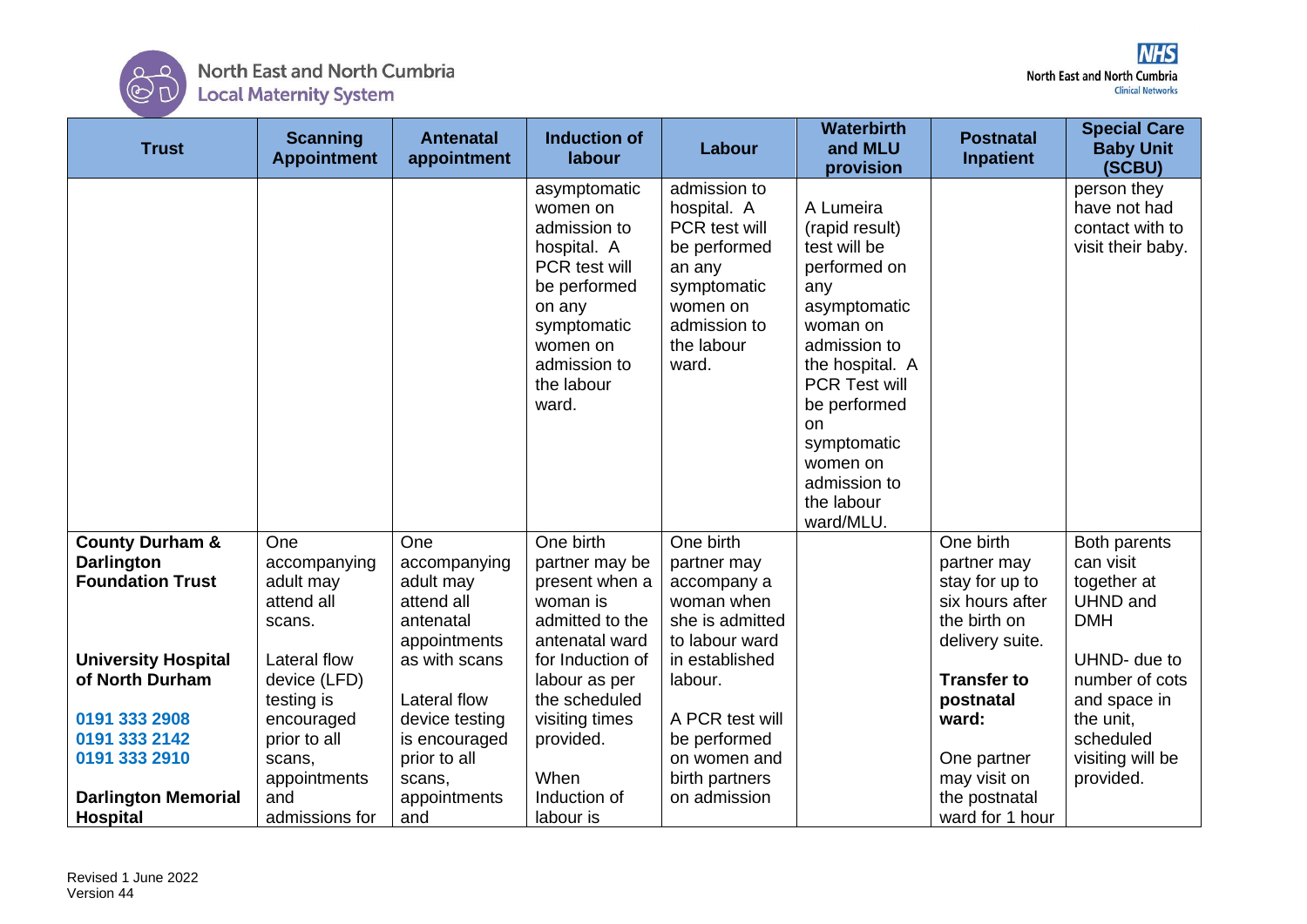

| <b>Trust</b>                                 | <b>Scanning</b><br><b>Appointment</b>                                                                                                                                                                                                                                    | <b>Antenatal</b><br>appointment                                          | <b>Induction of</b><br>labour                                                                                                                                                                                                                                                                                                  | Labour                 | <b>Waterbirth</b><br>and MLU<br>provision | <b>Postnatal</b><br>Inpatient                     | <b>Special Care</b><br><b>Baby Unit</b><br>(SCBU)                                                                                                                                                                                                   |
|----------------------------------------------|--------------------------------------------------------------------------------------------------------------------------------------------------------------------------------------------------------------------------------------------------------------------------|--------------------------------------------------------------------------|--------------------------------------------------------------------------------------------------------------------------------------------------------------------------------------------------------------------------------------------------------------------------------------------------------------------------------|------------------------|-------------------------------------------|---------------------------------------------------|-----------------------------------------------------------------------------------------------------------------------------------------------------------------------------------------------------------------------------------------------------|
| 01325 743449<br>01325 743025<br>01325 743494 | all antenatal<br>women and<br>their support<br>person.<br>There will be<br>an expectation<br>that you will<br>comply with<br>social<br>distancing<br>guidance and<br>use<br>appropriate<br>personal<br>protective<br>equipment<br>when attending<br>for<br>appointments. | admissions for<br>all antenatal<br>women and<br>their support<br>person. | commenced on<br>the labour<br>ward, one birth<br>partner may<br>accompany a<br>woman.<br>LFD testing is<br>encouraged<br>prior to<br>attendance at<br>any<br>appointments.<br>A PCR test will<br>be performed<br>on the woman<br>and her birth<br>partner 24-48<br>hrs prior to the<br>procedure at<br>trust testing<br>sites. | to the labour<br>ward. |                                           | per day. (A<br>visiting time will<br>be provided) | Lateral flow<br>device testing<br>is encouraged<br>prior to all<br>visits.<br>There will be<br>an expectation<br>that you will<br>comply with<br>social<br>distancing<br>guidance and<br>use<br>appropriate<br>personal<br>protective<br>equipment. |

Lateral Flow Device (LFD) testing is part of the government response to the pandemic and its commitment to controlling infection and this has now been introduced for women and partners/support person within maternity at CDDFT. Women and their identified support person will be offered twice weekly Lateral Flow Device (LFD) testing from booking. The results must be recorded onto the Health Call app. If women/support person do not have a recent result, on presentation at the unit, a PCR test will be taken to confirm COVID Status to plan safe care accordingly. PCR testing is performed for all elective cases prior to admission. PCR testing is performed on admission to the delivery suite. There are communications, a Standard Operating Procedure and patient information all to support this introduction for testing. This will be discussed with you by your community midwife.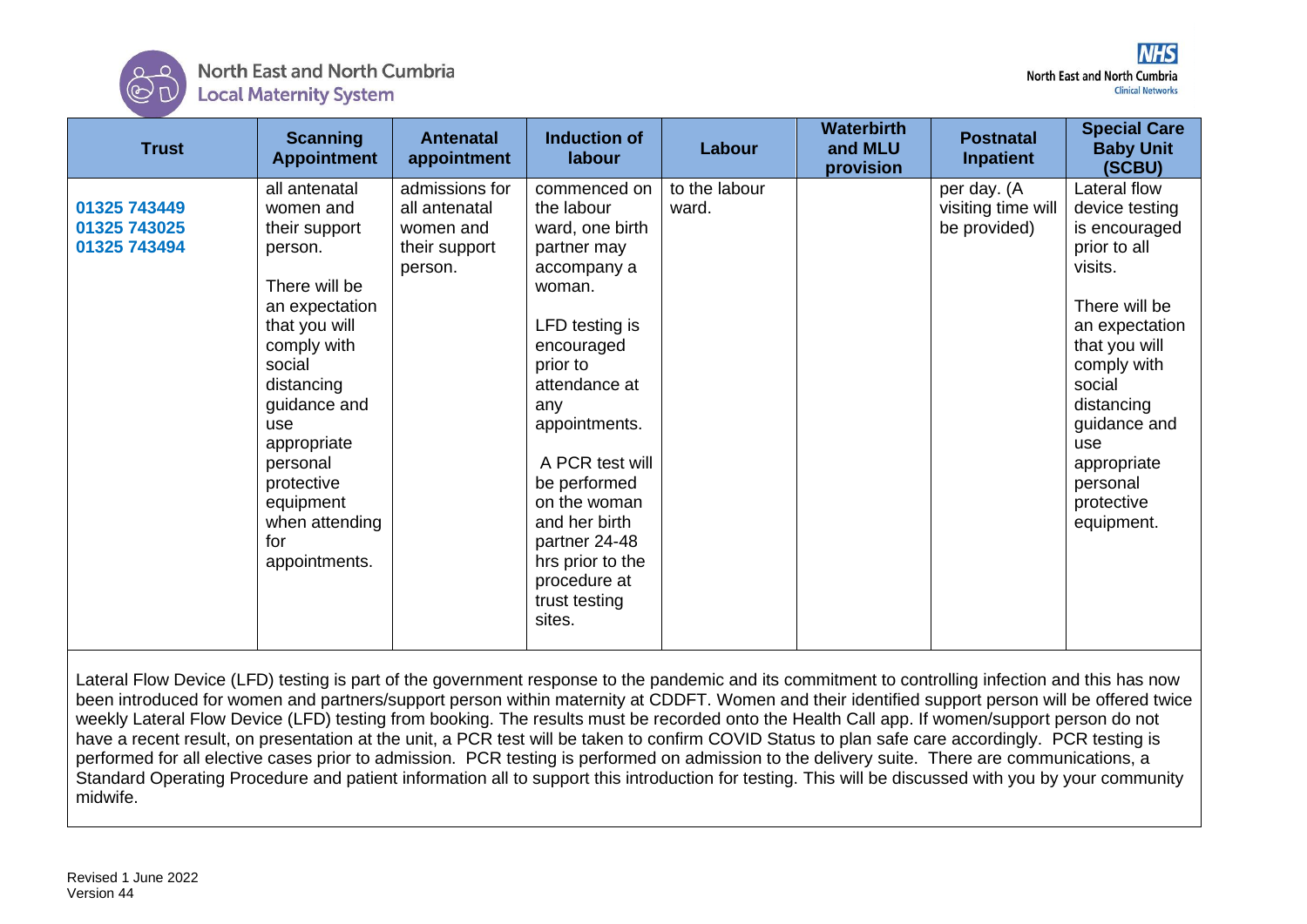

| <b>Trust</b>           | <b>Scanning</b><br><b>Appointment</b> | <b>Antenatal</b><br>appointment | <b>Induction of</b><br>labour | Labour          | <b>Waterbirth</b><br>and MLU<br>provision | <b>Postnatal</b><br><b>Inpatient</b> | <b>Special Care</b><br><b>Baby Unit</b><br>(SCBU) |
|------------------------|---------------------------------------|---------------------------------|-------------------------------|-----------------|-------------------------------------------|--------------------------------------|---------------------------------------------------|
| Northumbria            | Partner/support                       | Partner/support                 | One birth                     | Two birth       | Normal service                            | One birth                            | Both parents                                      |
| <b>Healthcare</b>      | person can                            | person can                      | partner may                   | partners may    | at all three                              | partner can                          | may visit                                         |
|                        | attend all                            | attend all                      | accompany a                   | accompany a     | Midwifery Led                             | remain with the                      | together.                                         |
| Contacts               | scans.                                | appointments.                   | woman                         | woman           | Units in                                  | woman on the                         |                                                   |
|                        |                                       |                                 | throughout her                | throughout her  | Hexham,                                   | ward in her                          | Lateral flow                                      |
| Birthing unit,         | <b>Lateral flow</b>                   | Lateral flow                    | Induction of                  | labour and      | Alnwick and                               | own room,                            | testing is                                        |
| Northumbria Specialist | testing is                            | testing is                      | Labour (IOL)                  | birth and       | Berwick.                                  | throughout a                         | encouraged                                        |
| <b>Emergency Care</b>  | encouraged                            | encouraged                      |                               | remain with her |                                           | woman's stay.                        | prior to all                                      |
| Hospital               | prior to all                          | prior to all                    | Lateral flow                  | until she is    | Normal service                            |                                      | scans,                                            |
| 0191 607 2318          | scans,                                | scans,                          | testing is                    | transferred to  | in co-located                             | In addition,                         | appointments                                      |
|                        | appointments                          | appointments                    | encouraged                    | the Postnatal   | midwifery led                             | each family                          | and                                               |
| Hillcrest midwife-led  | and                                   | and                             | prior to all                  | Ward.           | service at                                | has two x 1                          | admissions for                                    |
| unit                   | admissions.                           | admissions.                     | scans,                        |                 | NSECH.                                    | hour visiting                        | all postnatal                                     |
| 01665 626 732          |                                       |                                 | appointments                  | Lateral flow    |                                           | appointments.                        | care and visits                                   |
|                        |                                       |                                 | and                           | testing is      | Waterbirths                               | Up to 2 adults                       | to SCBU for all                                   |
| Berwick midwife-led    |                                       |                                 | admissions.                   | encouraged      | provided on                               | can attend                           | women and                                         |
| unit                   |                                       |                                 |                               | prior to all    | each site.                                | each                                 | their support                                     |
| 01289 356 622          |                                       |                                 |                               | scans,          |                                           | appointment.                         | person.                                           |
|                        |                                       |                                 |                               | appointments    | Negative                                  | Siblings are                         |                                                   |
| Hexham midwife-led     |                                       |                                 |                               | and             | COVID swab                                | welcome in                           |                                                   |
| unit                   |                                       |                                 |                               | admissions      | required prior                            | addition.                            |                                                   |
| 01434 655 352          |                                       |                                 |                               |                 | to immersion in                           | Appointments                         |                                                   |
|                        |                                       |                                 |                               |                 | water.                                    | must be                              |                                                   |
| <b>COVID helpline</b>  |                                       |                                 |                               |                 |                                           | booked in                            |                                                   |
| 07823907484            |                                       |                                 |                               |                 |                                           | advance.                             |                                                   |
| Mon-Fri 9-4.           |                                       |                                 |                               |                 |                                           |                                      |                                                   |
|                        |                                       |                                 |                               |                 |                                           | Lateral flow                         |                                                   |
|                        |                                       |                                 |                               |                 |                                           | testing is                           |                                                   |
|                        |                                       |                                 |                               |                 |                                           | encouraged                           |                                                   |
|                        |                                       |                                 |                               |                 |                                           | prior to all                         |                                                   |
|                        |                                       |                                 |                               |                 |                                           | scans,                               |                                                   |
|                        |                                       |                                 |                               |                 |                                           | appointments                         |                                                   |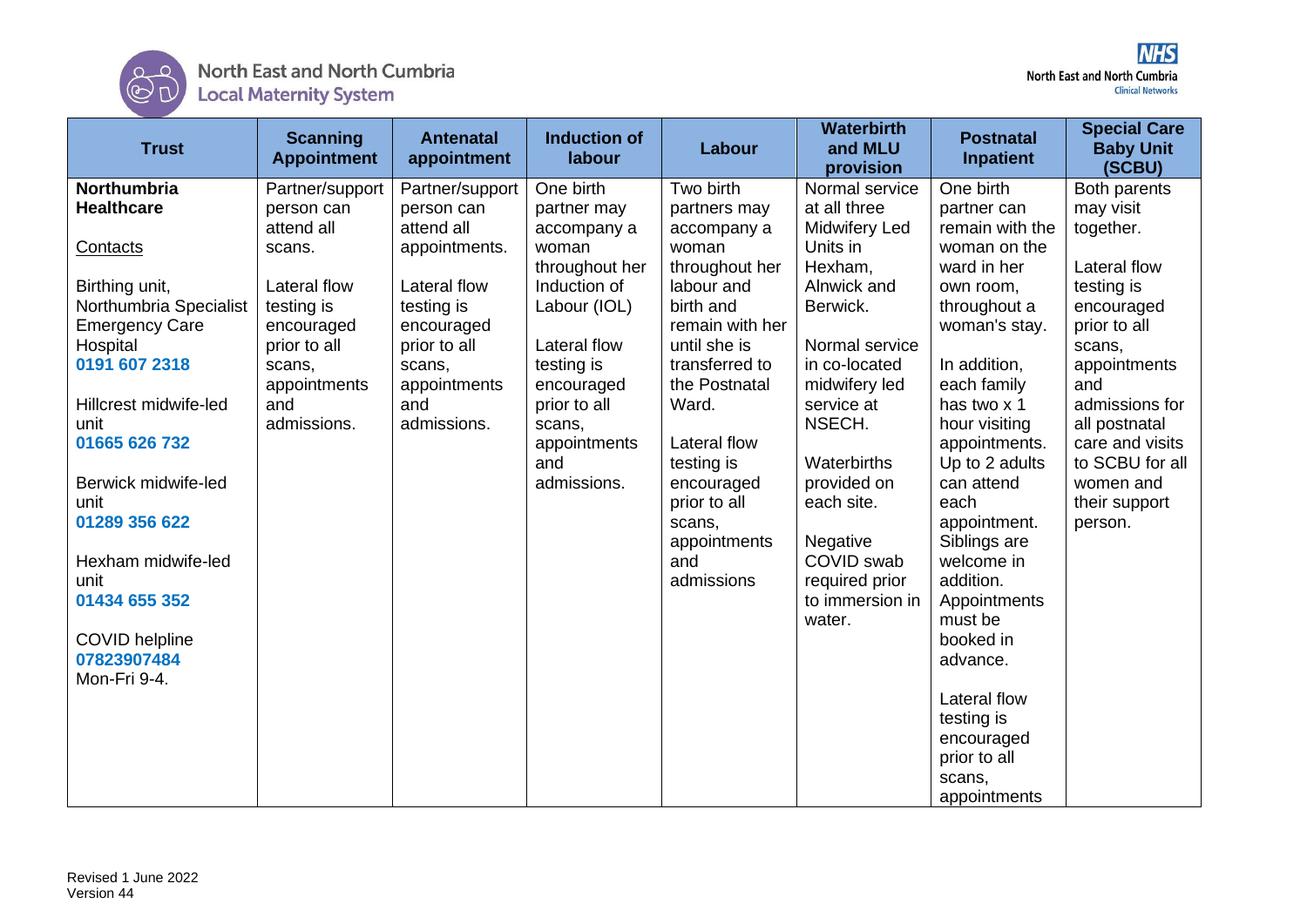

| <b>Trust</b>                                                                                                                  | <b>Scanning</b><br><b>Appointment</b>                                                                                                              | <b>Antenatal</b><br>appointment                                                                                      | <b>Induction of</b><br>labour                                                                    | Labour                                                                                                               | <b>Waterbirth</b><br>and MLU<br>provision                                                                                       | <b>Postnatal</b><br><b>Inpatient</b>                                                                                                                  | <b>Special Care</b><br><b>Baby Unit</b><br>(SCBU)                                                                                                 |
|-------------------------------------------------------------------------------------------------------------------------------|----------------------------------------------------------------------------------------------------------------------------------------------------|----------------------------------------------------------------------------------------------------------------------|--------------------------------------------------------------------------------------------------|----------------------------------------------------------------------------------------------------------------------|---------------------------------------------------------------------------------------------------------------------------------|-------------------------------------------------------------------------------------------------------------------------------------------------------|---------------------------------------------------------------------------------------------------------------------------------------------------|
|                                                                                                                               |                                                                                                                                                    |                                                                                                                      |                                                                                                  |                                                                                                                      |                                                                                                                                 | and<br>admissions.                                                                                                                                    |                                                                                                                                                   |
| <b>South Tyneside and</b><br><b>Sunderland</b><br>Urgent queries -<br>Immediate<br>advice/answer<br><b>Antenatal Day Unit</b> | Partner/support<br>person now<br>allowed to wait<br>with women in<br>the waiting<br>area of ANC<br>when attending<br>for scan/cons<br>appointment. | One partner/<br>support person<br>may attend all<br>hospital<br>antenatal<br>appointments.<br>Community<br>antenatal | Two birth<br>partners may<br>now join a<br>woman when<br>admitted for<br>induction of<br>labour. | Two birth<br>partners may<br>now<br>accompany a<br>woman<br>throughout her<br>assessment.<br>labour and<br>birth and | Intrapartum<br>services<br>currently<br>suspended at<br>South<br>Tyneside<br><b>Midwifery Led</b><br><b>Birthing</b><br>Centre. | We continue to<br>support mums<br>and mums-to-<br>be to have one<br>partner or<br>support person<br>with them for<br>the duration of<br>their stay on | Both parents<br>have 24 hour<br>access to<br>babies in the<br>neonatal unit.<br>Staff can also<br>facilitate video<br>calls for<br>parents to see |
| SRH (7 days a week<br>$8am - 8pm$ )<br>0191 5699181                                                                           |                                                                                                                                                    | appointments -<br>dependant on<br>location of<br>antenatal care<br>visit                                             |                                                                                                  | remain with her<br>until she is<br>transferred to<br>the Postnatal<br>Ward.                                          | It is anticipated<br>that this<br>service will be<br>suspended<br>until further<br>notice. Full                                 | the ward. In<br>addition, you<br>can have two<br>other visitors<br>(this can<br>include a                                                             | and check on<br>their baby<br>when they are<br>not in the unit<br>themselves.                                                                     |
| <b>Delivery Suite SRH</b><br>(out of hours)<br>0191 5699777                                                                   |                                                                                                                                                    |                                                                                                                      |                                                                                                  |                                                                                                                      | provision of<br>water birth<br>service<br>remains<br>available at                                                               | sibling) for an<br>hour each day<br>on our<br>antenatal/<br>postnatal word.                                                                           |                                                                                                                                                   |
| Midwifery Led Unit<br><b>Birthing Centre South</b><br>Tyneside<br>0191 4041033                                                |                                                                                                                                                    |                                                                                                                      |                                                                                                  |                                                                                                                      | Sunderland<br>site.                                                                                                             | This should be<br>arranged with<br>the team in<br>advance.                                                                                            |                                                                                                                                                   |
|                                                                                                                               |                                                                                                                                                    |                                                                                                                      |                                                                                                  |                                                                                                                      |                                                                                                                                 | Lateral flow<br>testing is<br>encouraged<br>prior to<br>attendance                                                                                    |                                                                                                                                                   |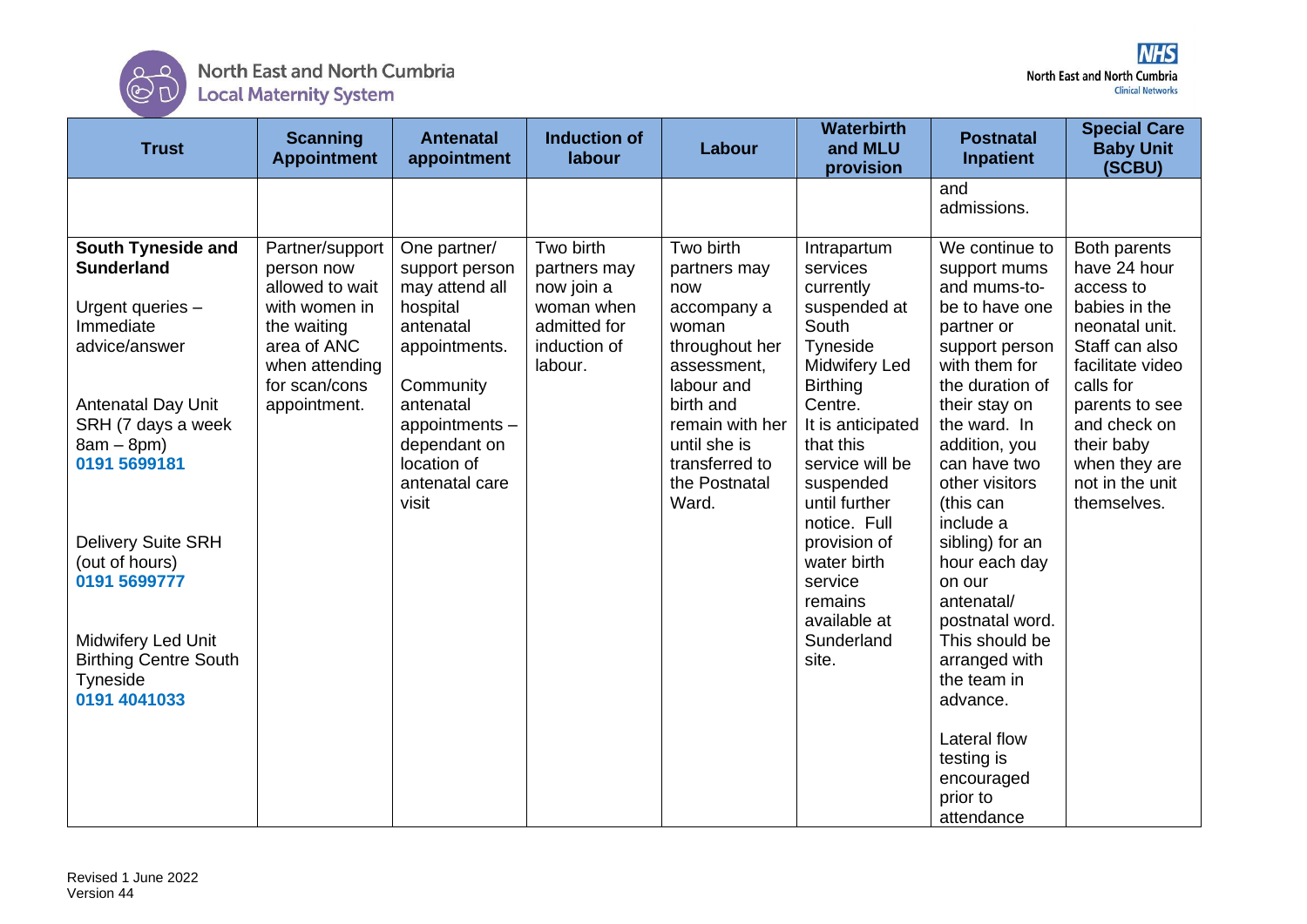

| <b>Trust</b>                                                                                                                                  | <b>Scanning</b><br><b>Appointment</b>                                                                                                                                                                                                                                                           | <b>Antenatal</b><br>appointment                                                                                                                                                                                                                                                                                                                                                                          | <b>Induction of</b><br>labour                                                                                                                                                                                                                                                                                                                                                                      | Labour                                                                                                                                                                                                                                                                                                                                                                                                    | <b>Waterbirth</b><br>and MLU<br>provision | <b>Postnatal</b><br><b>Inpatient</b>                                                                                                                                                                                                                                                                                                                                                                   | <b>Special Care</b><br><b>Baby Unit</b><br>(SCBU)                                                                                                                                                                                                        |
|-----------------------------------------------------------------------------------------------------------------------------------------------|-------------------------------------------------------------------------------------------------------------------------------------------------------------------------------------------------------------------------------------------------------------------------------------------------|----------------------------------------------------------------------------------------------------------------------------------------------------------------------------------------------------------------------------------------------------------------------------------------------------------------------------------------------------------------------------------------------------------|----------------------------------------------------------------------------------------------------------------------------------------------------------------------------------------------------------------------------------------------------------------------------------------------------------------------------------------------------------------------------------------------------|-----------------------------------------------------------------------------------------------------------------------------------------------------------------------------------------------------------------------------------------------------------------------------------------------------------------------------------------------------------------------------------------------------------|-------------------------------------------|--------------------------------------------------------------------------------------------------------------------------------------------------------------------------------------------------------------------------------------------------------------------------------------------------------------------------------------------------------------------------------------------------------|----------------------------------------------------------------------------------------------------------------------------------------------------------------------------------------------------------------------------------------------------------|
|                                                                                                                                               |                                                                                                                                                                                                                                                                                                 |                                                                                                                                                                                                                                                                                                                                                                                                          |                                                                                                                                                                                                                                                                                                                                                                                                    |                                                                                                                                                                                                                                                                                                                                                                                                           |                                           | according to<br>NHS guidance                                                                                                                                                                                                                                                                                                                                                                           |                                                                                                                                                                                                                                                          |
| <b>North Tees &amp;</b><br><b>Hartlepool</b><br><b>Maternity Assessment</b><br>Unit<br>Stockton<br>01642 624239<br>Hartlepool<br>01429 522879 | We are happy<br>to support one<br>accompanying<br>adult at all<br>scans. This<br>means that<br>appointments<br>may be<br>undertaken at<br>a site which is<br>not within your<br>locality.<br>Lateral flow<br>testing is<br>encouraged<br>prior to<br>attendance<br>according to<br>NHS guidance | We are happy<br>to support one<br>accompanying<br>adult at all<br>routine<br>antenatal<br>appointments.<br>Partner/support<br>person will be<br>asked to wait<br>outside the<br>department<br>until the time of<br>the<br>appointment<br>and will receive<br>a phone call<br>from the<br>woman to<br>attend the unit<br>and<br>accompany the<br>woman in<br>advance of the<br>ANC or ANDU<br>appointment | One adult<br>nominated birth<br>partner may<br>accompany a<br>woman on<br>admission for<br>induction of<br>labour and<br>remain with<br>their partner<br>between the<br>hours of 10am<br>to 8pm.<br>Antenatal<br>visiting hours<br>are 10am to<br>8pm for one<br>birth partner<br>only.<br>Two nominated<br>birth partners<br>can join a<br>woman when<br>she is<br>transferred to<br>the delivery | One birth<br>partner may<br>accompany a<br>woman at any<br>stage of an<br>admission to<br>delivery suite,<br>and until the<br>woman and<br>baby move to<br>the postnatal<br>ward.<br>Two identified<br>birth partners<br>can attend<br>during labour<br>and birth.<br>The birth<br>partners are<br>asked to<br>remain on the<br>unit for the<br>duration of<br>labour to<br>reduce footfall<br>within the |                                           | One birth<br>partner may<br>visit between<br>10am and 8pm<br>but may not<br>leave and re-<br>enter. Partners<br>are advised to<br>come prepared<br>with snacks;<br>fluid<br>refreshments<br>will be<br>provided.<br>Individual<br>cases<br>assessed if<br>risks identified<br>to facilitate<br>partner staying.<br>The birth<br>partner is<br>asked to<br>remain on the<br>unit for the<br>duration of | Both parents<br>allowed 24hr<br>access but<br>may not leave<br>and return to<br>the unit in the<br>same day. No<br>extended<br>family<br>admitted.<br>Lateral flow<br>testing is<br>encouraged<br>prior to<br>attendance<br>according to<br>NHS guidance |
|                                                                                                                                               |                                                                                                                                                                                                                                                                                                 |                                                                                                                                                                                                                                                                                                                                                                                                          | suite for IOL or                                                                                                                                                                                                                                                                                                                                                                                   | Trust.                                                                                                                                                                                                                                                                                                                                                                                                    |                                           | labour to                                                                                                                                                                                                                                                                                                                                                                                              |                                                                                                                                                                                                                                                          |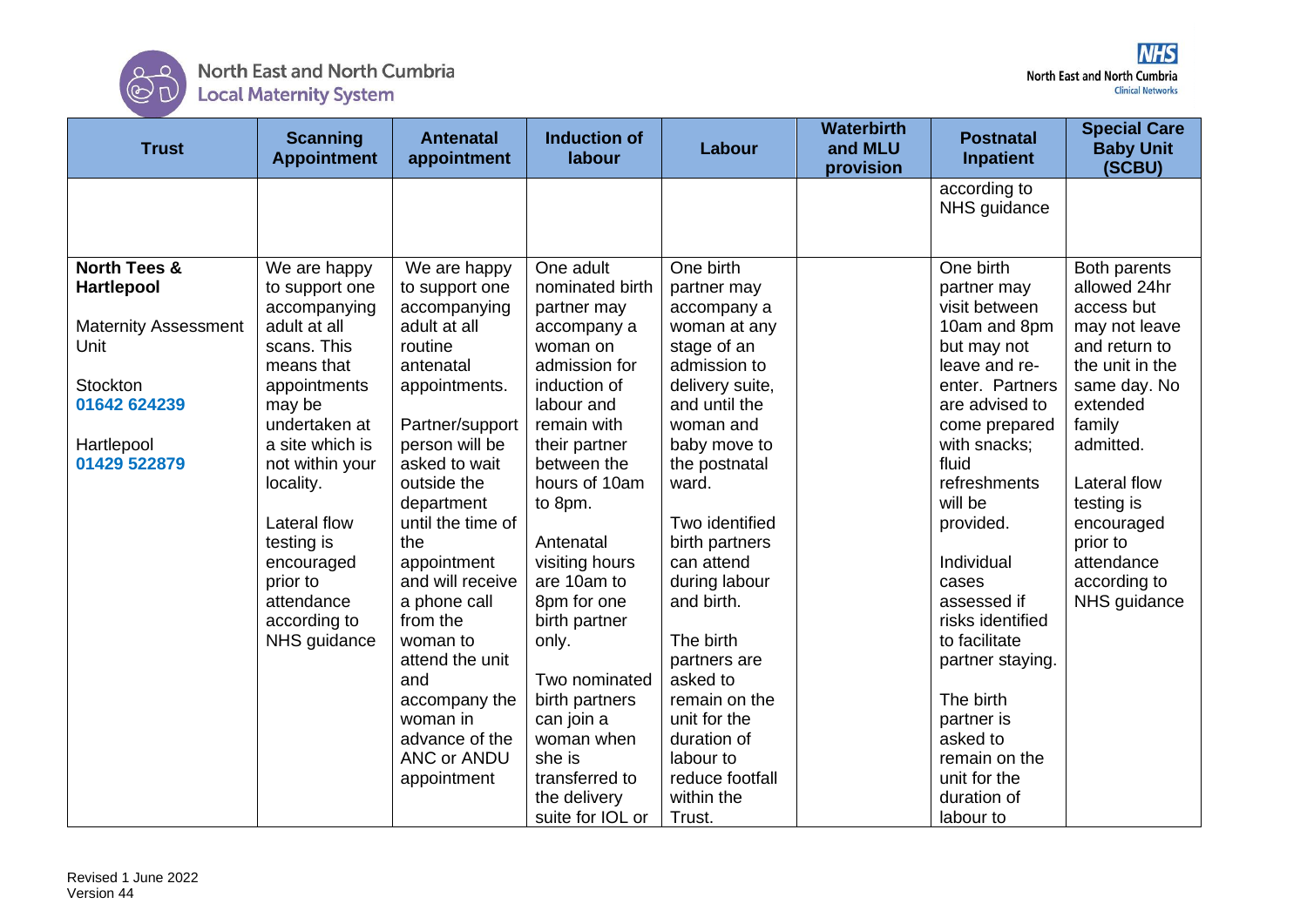

| <b>Trust</b>            | <b>Scanning</b><br><b>Appointment</b> | <b>Antenatal</b><br>appointment                                                                    | <b>Induction of</b><br>labour                                                                                                                                                                                                                                                                                                                                                                              | Labour                                                                                                                                                                                                                                                                                                              | <b>Waterbirth</b><br>and MLU<br>provision | <b>Postnatal</b><br><b>Inpatient</b>                                                                                                                                                                                                                                        | <b>Special Care</b><br><b>Baby Unit</b><br>(SCBU) |
|-------------------------|---------------------------------------|----------------------------------------------------------------------------------------------------|------------------------------------------------------------------------------------------------------------------------------------------------------------------------------------------------------------------------------------------------------------------------------------------------------------------------------------------------------------------------------------------------------------|---------------------------------------------------------------------------------------------------------------------------------------------------------------------------------------------------------------------------------------------------------------------------------------------------------------------|-------------------------------------------|-----------------------------------------------------------------------------------------------------------------------------------------------------------------------------------------------------------------------------------------------------------------------------|---------------------------------------------------|
|                         |                                       | Lateral flow<br>testing is<br>encouraged<br>prior to<br>attendance<br>according to<br>NHS guidance | labour at any<br>stage.<br>The birth<br>partner is<br>asked to<br>remain on the<br>unit for the<br>duration of<br>labour to<br>reduce footfall<br>within the<br>Trust.<br><b>Birth partners</b><br>are advised to<br>come prepared<br>with snacks;<br>fluid<br>refreshments<br>will be<br>provided.<br>Lateral flow<br>testing is<br>encouraged<br>prior to<br>attendance<br>according to<br>NHS guidance. | One partner is<br>welcome to<br>attend for<br>elective<br>caesarean<br>section.<br><b>Birth partners</b><br>are advised to<br>come prepared<br>with snacks;<br>fluid<br>refreshments<br>will be<br>provided.<br>Lateral flow<br>testing is<br>encouraged<br>prior to<br>attendance<br>according to<br>NHS guidance. |                                           | reduce footfall<br>within the<br>Trust.<br><b>Birth partners</b><br>are advised to<br>come prepared<br>with snacks;<br>fluid<br>refreshments<br>will be<br>provided.<br>Lateral flow<br>testing is<br>encouraged<br>prior to<br>attendance<br>according to<br>NHS guidance. |                                                   |
| <b>Gateshead Health</b> | One<br>accompanying                   | Currently we<br>are able to                                                                        | One birth<br>partner may                                                                                                                                                                                                                                                                                                                                                                                   | One birth<br>partner may                                                                                                                                                                                                                                                                                            | One birth<br>partner may                  | One birth<br>partner may                                                                                                                                                                                                                                                    | Both parents<br>allowed 24hr                      |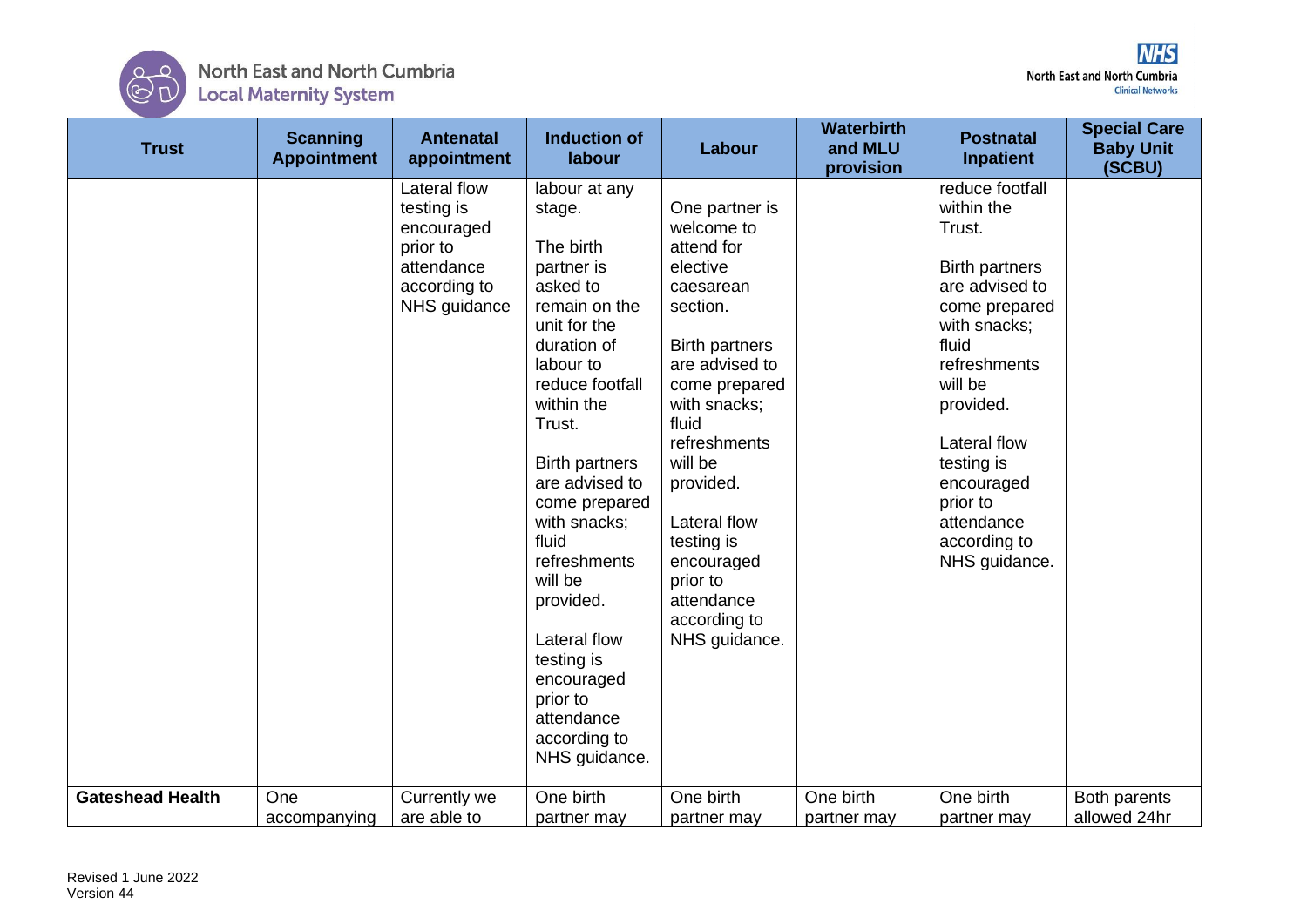

| <b>Trust</b>                                                                                                                            | <b>Scanning</b><br><b>Appointment</b> | <b>Antenatal</b><br>appointment | <b>Induction of</b><br>labour              | Labour               | <b>Waterbirth</b><br>and MLU<br>provision | <b>Postnatal</b><br><b>Inpatient</b> | <b>Special Care</b><br><b>Baby Unit</b><br>(SCBU) |
|-----------------------------------------------------------------------------------------------------------------------------------------|---------------------------------------|---------------------------------|--------------------------------------------|----------------------|-------------------------------------------|--------------------------------------|---------------------------------------------------|
| <b>Queen Elizabeth</b>                                                                                                                  | adult from the                        | accommodate                     | accompany a                                | accompany a          | accompany a                               | visit between                        | access, one at                                    |
| <b>Hospital</b>                                                                                                                         | woman's                               | one support                     | woman                                      | woman                | woman                                     | 1pm and 7pm                          | a time only.                                      |
|                                                                                                                                         | household/sup                         | person                          | throughout her                             | throughout her       | throughout her                            | but may not                          |                                                   |
| <b>Maternity Assessment</b>                                                                                                             | port bubble                           | attending with                  | induction of                               | labour and           | labour and                                | leave and re-                        | Both parents                                      |
| Unit                                                                                                                                    | may attend all                        | the woman for                   | labour (IOL).                              | birth and            | birth and                                 | enter. Partners                      | together by                                       |
| (0191) 445 2764                                                                                                                         | antenatal                             | routine                         |                                            | remain with her      | remain with her                           | are advised to                       | appointment                                       |
|                                                                                                                                         | scans.                                | antenatal                       | If second birth                            | until she is         | until she goes                            | come prepared                        | only in the                                       |
|                                                                                                                                         |                                       | appointments.                   | partner                                    | transferred to       | home or to the                            | with snacks;                         | evening and                                       |
|                                                                                                                                         | Lateral flow                          |                                 | requested                                  | the Postnatal        | Postnatal                                 | refreshments                         | may not leave                                     |
|                                                                                                                                         | testing is                            | To wait outside                 | negative lateral                           | Ward.                | Ward.                                     | will be                              | and return to                                     |
|                                                                                                                                         | encouraged                            | until called in                 | flow test is                               |                      |                                           | provided.                            | the unit in the                                   |
|                                                                                                                                         | prior to                              | for review.                     | requested prior                            | If second birth      |                                           | Individual                           | same day. No<br>extended                          |
|                                                                                                                                         | attendance<br>according to            | Lateral flow                    | to agreement.                              | partner<br>requested |                                           | cases                                | family                                            |
|                                                                                                                                         | NHS guidance.                         | testing is                      |                                            | negative lateral     |                                           | assessed if                          | admitted.                                         |
|                                                                                                                                         |                                       | encouraged                      |                                            | flow test is         |                                           | risks identified                     |                                                   |
|                                                                                                                                         |                                       | prior to                        |                                            | requested prior      |                                           | to facilitate                        |                                                   |
|                                                                                                                                         |                                       | attendance                      |                                            | to agreement.        |                                           | partner staying.                     |                                                   |
|                                                                                                                                         |                                       | according to                    |                                            |                      |                                           |                                      |                                                   |
|                                                                                                                                         |                                       | NHS guidance.                   |                                            |                      |                                           |                                      |                                                   |
|                                                                                                                                         |                                       |                                 |                                            |                      |                                           |                                      |                                                   |
| Gateshead maternity department encourage lateral flow testing for all women and partners prior to attending the units for appointments, |                                       |                                 |                                            |                      |                                           |                                      |                                                   |
|                                                                                                                                         |                                       |                                 | scans, antenatal and postnatal attendance. |                      |                                           |                                      |                                                   |
| <b>South Tees &amp; The</b>                                                                                                             | All scans                             | All                             | One birth                                  | Two birth            | Full provision                            | One birth                            | Both parents                                      |
| <b>Friarage</b>                                                                                                                         | opened to                             | appointments                    | partner may                                | partners may         | of waterbirth                             | partner may                          | allowed 24hr                                      |
|                                                                                                                                         | women and                             | opened to                       | join a woman                               | accompany a          | and midwife-                              | visit between                        | access, one at                                    |
| 24h Maternity Advice                                                                                                                    | partners from                         | women and                       | at the                                     | woman at any         | led care.                                 | 10am and 8pm                         | a time only.                                      |
| Line                                                                                                                                    | Friday 16th                           | partners from                   | beginning of                               | stage of an          |                                           | but may not                          |                                                   |
| 01609 763093                                                                                                                            | April.                                | Friday 16th                     | the induction                              | admission to         |                                           | leave and re-                        | Both parents                                      |
|                                                                                                                                         |                                       | April.                          | process and                                | delivery suite,      |                                           | enter. Partners                      | together by                                       |
|                                                                                                                                         |                                       |                                 | stay until the                             | and until the        |                                           | are advised to                       | appointment                                       |
|                                                                                                                                         |                                       |                                 | end of visiting                            | woman and            |                                           | come prepared<br>with snacks;        | only in the                                       |
|                                                                                                                                         |                                       |                                 | at 8pm.                                    | baby move to         |                                           |                                      | evening may                                       |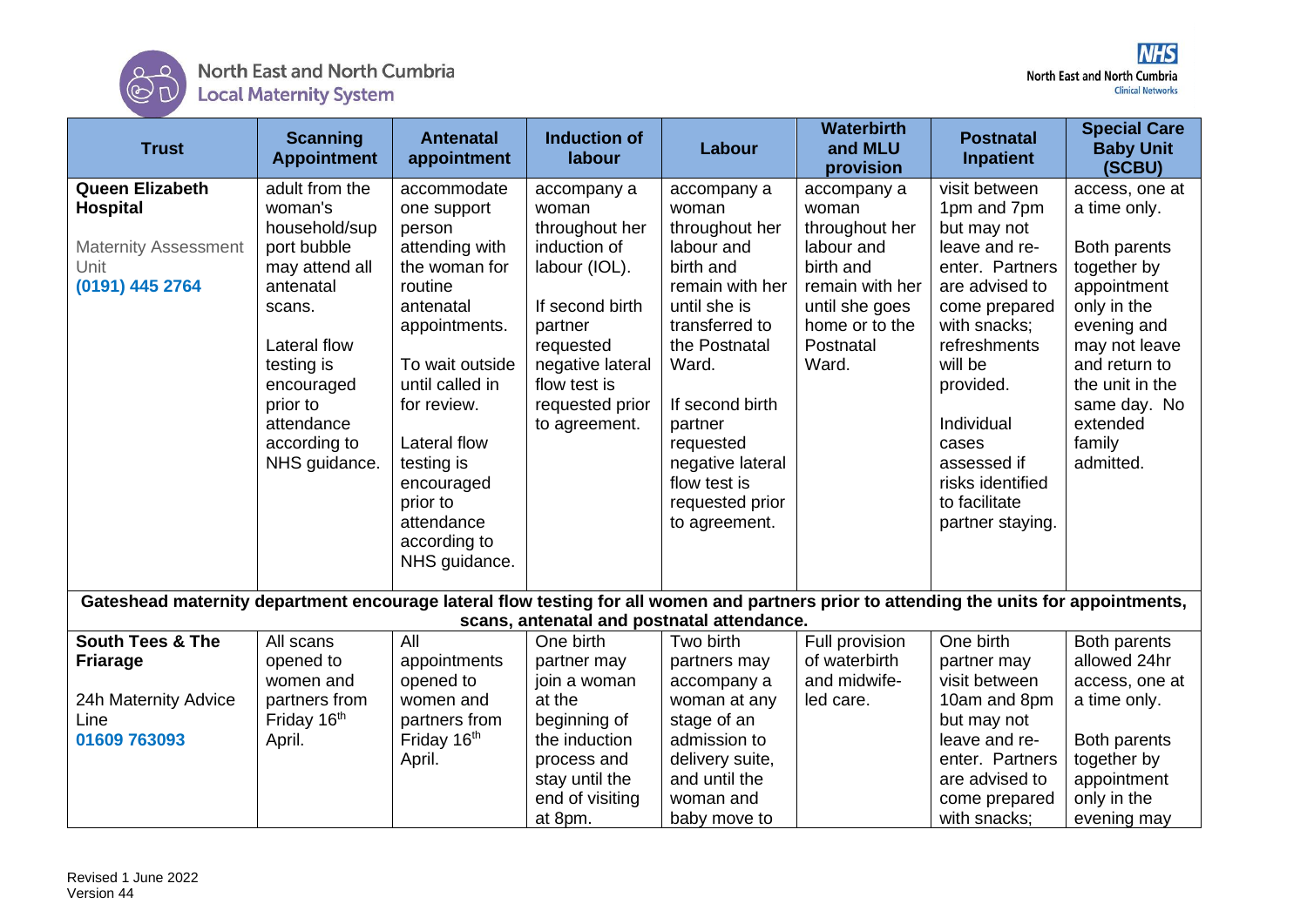

| <b>Trust</b>                                                                                   | <b>Scanning</b><br><b>Appointment</b>                                                    | <b>Antenatal</b><br>appointment                                                                 | <b>Induction of</b><br>labour                                                                                                                                                                                                                                                                                  | Labour                                                                                                                                                                                                                                                                                                                                                   | <b>Waterbirth</b><br>and MLU<br>provision                                        | <b>Postnatal</b><br><b>Inpatient</b>                                                                                                                                                                                                                                                                      | <b>Special Care</b><br><b>Baby Unit</b><br>(SCBU)                                                |
|------------------------------------------------------------------------------------------------|------------------------------------------------------------------------------------------|-------------------------------------------------------------------------------------------------|----------------------------------------------------------------------------------------------------------------------------------------------------------------------------------------------------------------------------------------------------------------------------------------------------------------|----------------------------------------------------------------------------------------------------------------------------------------------------------------------------------------------------------------------------------------------------------------------------------------------------------------------------------------------------------|----------------------------------------------------------------------------------|-----------------------------------------------------------------------------------------------------------------------------------------------------------------------------------------------------------------------------------------------------------------------------------------------------------|--------------------------------------------------------------------------------------------------|
|                                                                                                |                                                                                          |                                                                                                 | Individual<br>cases<br>assessed to<br>facilitate<br>partners<br>staying out of<br>visiting hours.<br>This is to<br>enable safe<br>social<br>distancing as<br>women may be<br>cared for in a<br>small 6 bedded<br>area until they<br>transfer to a<br>delivery room.<br>PCR testing<br>offered on<br>admission. | the postnatal<br>ward.<br>The partners<br>are asked to<br>remain on the<br>unit for the<br>duration of<br>labour to<br>reduce footfall<br>within the<br>Trust. One<br>partner is<br>welcome to<br>attend for<br>elective<br>caesarean<br>section.<br>Partners are<br>advised to<br>come prepared<br>with snacks;<br>refreshments<br>will be<br>provided. |                                                                                  | refreshments<br>will be<br>provided.<br>Individual<br>cases<br>assessed if<br>risks identified<br>to facilitate<br>partner staying.<br>Family hour for<br>siblings of baby<br>on postnatal/<br>antenatal ward<br>4-5pm.<br>Visiting on<br>postnatal and<br>antenatal ward<br>for second<br>visitor 7-8pm. | not leave and<br>return to the<br>unit in the<br>same day. No<br>extended<br>family<br>admitted. |
| <b>West, North &amp; East</b><br><b>Cumbria</b><br><b>Cumberland Infirmary</b><br>01228 814269 | All scans are<br>open to all<br>women<br>attending with<br>one partner. All<br>women and | All antenatal<br>appointments<br>are open to all<br>women<br>attending with<br>one partner. All | One birth<br>partner may<br>accompany a<br>woman<br>throughout her<br>induction of                                                                                                                                                                                                                             | One birth<br>partner may<br>accompany a<br>woman<br>throughout her<br>labour and                                                                                                                                                                                                                                                                         | One birth<br>partner may<br>accompany a<br>woman<br>throughout her<br>labour and | One birth<br>partner and<br>another visitor<br>with allocated<br>time slots may<br>visit twice daily                                                                                                                                                                                                      | Both parents<br>may visit at any<br>time. PCR and<br>lateral flow<br>testing applies.            |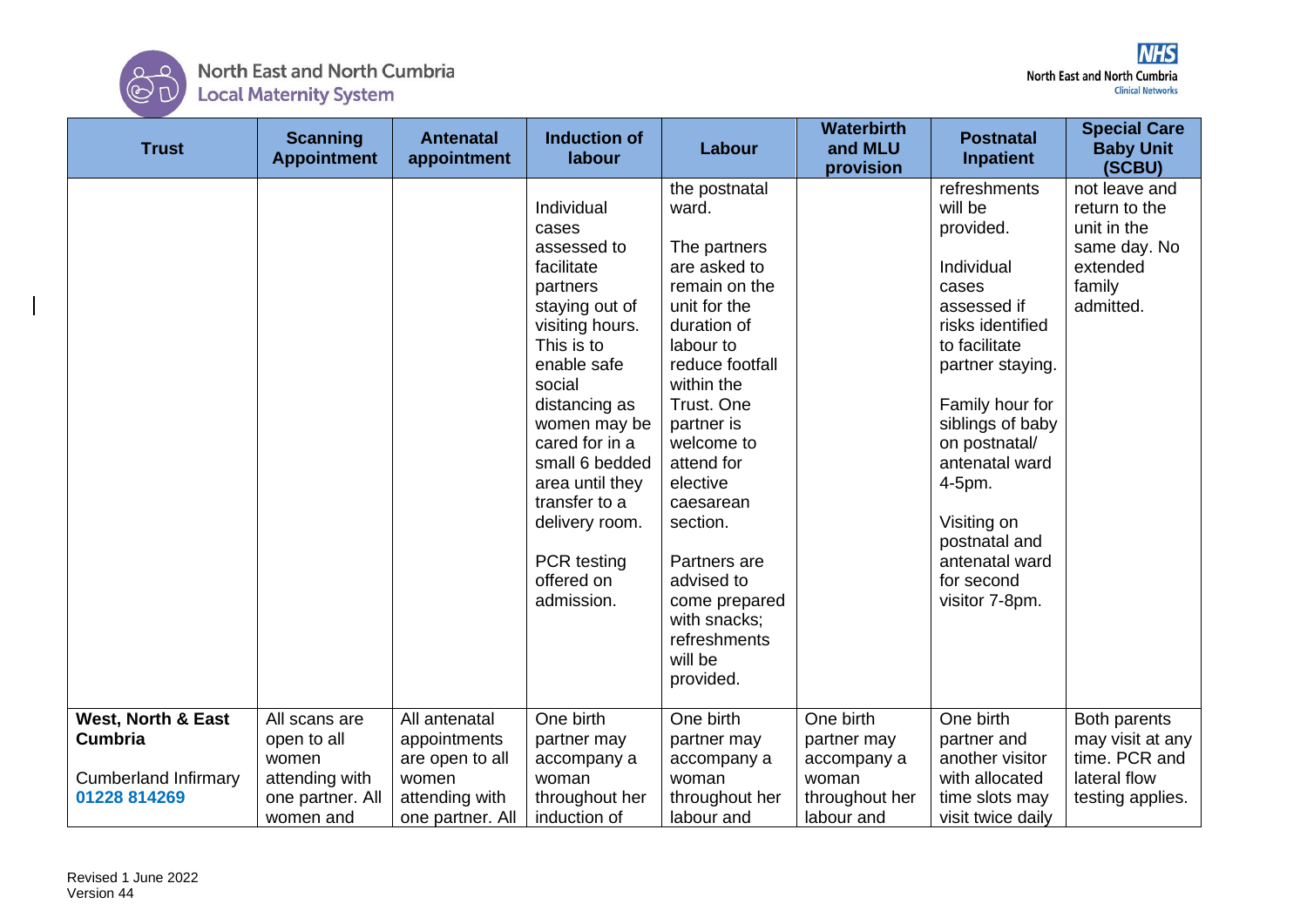

| <b>Trust</b>                                                                             | <b>Scanning</b><br><b>Appointment</b>                                                                                         | <b>Antenatal</b><br>appointment                                                                                                            | Induction of<br>labour                                                                                                          | Labour                                                                                                                                                                                                                                                               | <b>Waterbirth</b><br>and MLU<br>provision                                                                                                                                                                                                                            | <b>Postnatal</b><br><b>Inpatient</b>                                                                       | <b>Special Care</b><br><b>Baby Unit</b><br>(SCBU) |
|------------------------------------------------------------------------------------------|-------------------------------------------------------------------------------------------------------------------------------|--------------------------------------------------------------------------------------------------------------------------------------------|---------------------------------------------------------------------------------------------------------------------------------|----------------------------------------------------------------------------------------------------------------------------------------------------------------------------------------------------------------------------------------------------------------------|----------------------------------------------------------------------------------------------------------------------------------------------------------------------------------------------------------------------------------------------------------------------|------------------------------------------------------------------------------------------------------------|---------------------------------------------------|
| <b>West Cumberland</b><br>01946 523242<br><b>Penrith Birthing Centre</b><br>01768 245558 | partners are<br>encouraged to<br>provide a result<br>of a recent<br>lateral flow test<br>(National<br>Guidance April<br>2021) | women and<br>partners are<br>encouraged to<br>provide a result<br>of a recent<br>lateral flow test<br>(National<br>Guidance April<br>2021) | labour (IOL) if<br>accommodated<br>in a single<br>room (not<br>always<br>possible). PCR<br>and lateral flow<br>testing applies. | birth and<br>remain with her<br>until she goes<br>home or to the<br>Postnatal<br>Ward. All<br>women PCR<br>tested on<br>admission and<br>at intervals if in<br>for a<br>lengthened<br>stay. Partners<br>encouraged to<br>provide lateral<br>flow testing<br>results. | birth and<br>remain with her<br>until she goes<br>home or to the<br>Postnatal<br>Ward. All<br>women PCR<br>tested on<br>admission and<br>at intervals if in<br>for a<br>lengthened<br>stay. Partners<br>encouraged to<br>provide lateral<br>flow testing<br>results. | by appointment<br>on the<br>postnatal ward<br>at both sites.<br>Lateral flow<br>test results<br>requested. |                                                   |